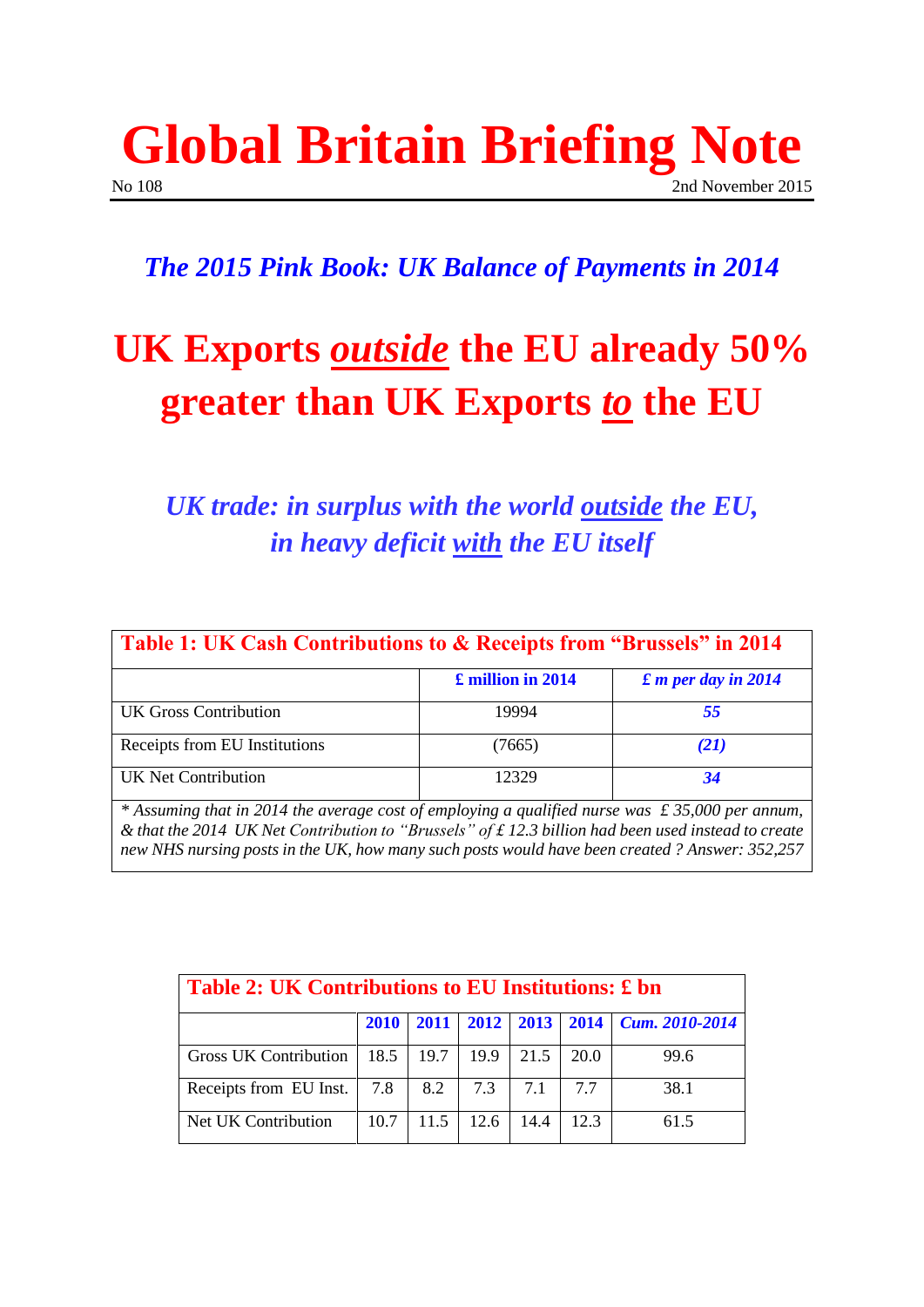In 2014, the **UK Gross Contribution to EU Institutions** was **£ 20 bn**, **equivalent to £ 55 million per day**. UK Gross & Net Contributions began rising sharply from 2009 onwards as a result of the abandonment by Mr Blair, then Prime Minister, on 17th December 2005, of part of the Fontainebleau Abatement. The UK Net Contribution more than doubled between 2009 & 2013, to fall back slightly in 2014. *Table 2*

| Table 3: UK Exports (Goods, Services, Income, Transfers) 2010 to 2014<br>$\pounds$ bn     |      |      |      |      |      |  |
|-------------------------------------------------------------------------------------------|------|------|------|------|------|--|
|                                                                                           | 2010 | 2011 | 2012 | 2013 | 2014 |  |
| Exports to EU-27                                                                          | 289  | 323  | 291  | 297  | 289  |  |
| <b>Exports to Rest of World</b>                                                           | 349  | 393  | 401  | 395  | 390  |  |
| <b>Exports to whole World</b>                                                             | 638  | 716  | 692  | 692  | 679  |  |
| Proportion EU-27/World#                                                                   | 45%  | 45%  | 42%  | 43%  | 43%  |  |
| # Not adjusted for the Rotterdam-Antwerp Effect or the Netherlands Distortion             |      |      |      |      |      |  |
| (see Global Britain Briefing Note No 64). The "real" proportion is lower than given here. |      |      |      |      |      |  |

- In 2014, 57% (probably 60% or more when account is taken of the *Rotterdam-Antwerp Effect* & the *Netherlands Distortion*) of British exports went to the world outside the EU. (Taking 60% as the real proportion, this means that **UK exports outside the EU are already 50% higher [60 minus 40 divided by 40] than UK exports to the EU.)** *Table 3*
- In 2014, 43% of British exports (probably 38% or less when account is taken of the *Rotterdam-Antwerp Effect* & the *Netherlands Distortion*) went to EU-27. *Table 3*

| Table 4: UK Current Account Balance with EU-27 & Rest of World £ bn |             |       |       |                |       |                             |  |
|---------------------------------------------------------------------|-------------|-------|-------|----------------|-------|-----------------------------|--|
| Year                                                                | <b>2010</b> | 2011  |       | 2012 2013 2014 |       | $\blacksquare$ Cum. 2010-14 |  |
| Balance UK/EU-27                                                    | (45)        | (43)  | (74)  | (89)           | (107) | (358)                       |  |
| <b>Balance UK/Rest of World</b>                                     | $+1$        | $+16$ | $+19$ | $+11$          | $+14$ | $+61$                       |  |
| Balance UK/WholeWorld                                               | (44)        |       | (55)  | (78)           | (93)  | (297)                       |  |

- Cumulatively, between 2010  $& 2014$ , the UK trade surplus with the world outside the EU was £ 61 bn. Over the same period, the UK deficit on trade with EU-27 was £ 358 bn. *Table 4*
- The UK traded in deficit with twenty-one of its twenty-seven EU partners in 2013.

*Table 9.2 of the 2015 Pink Book*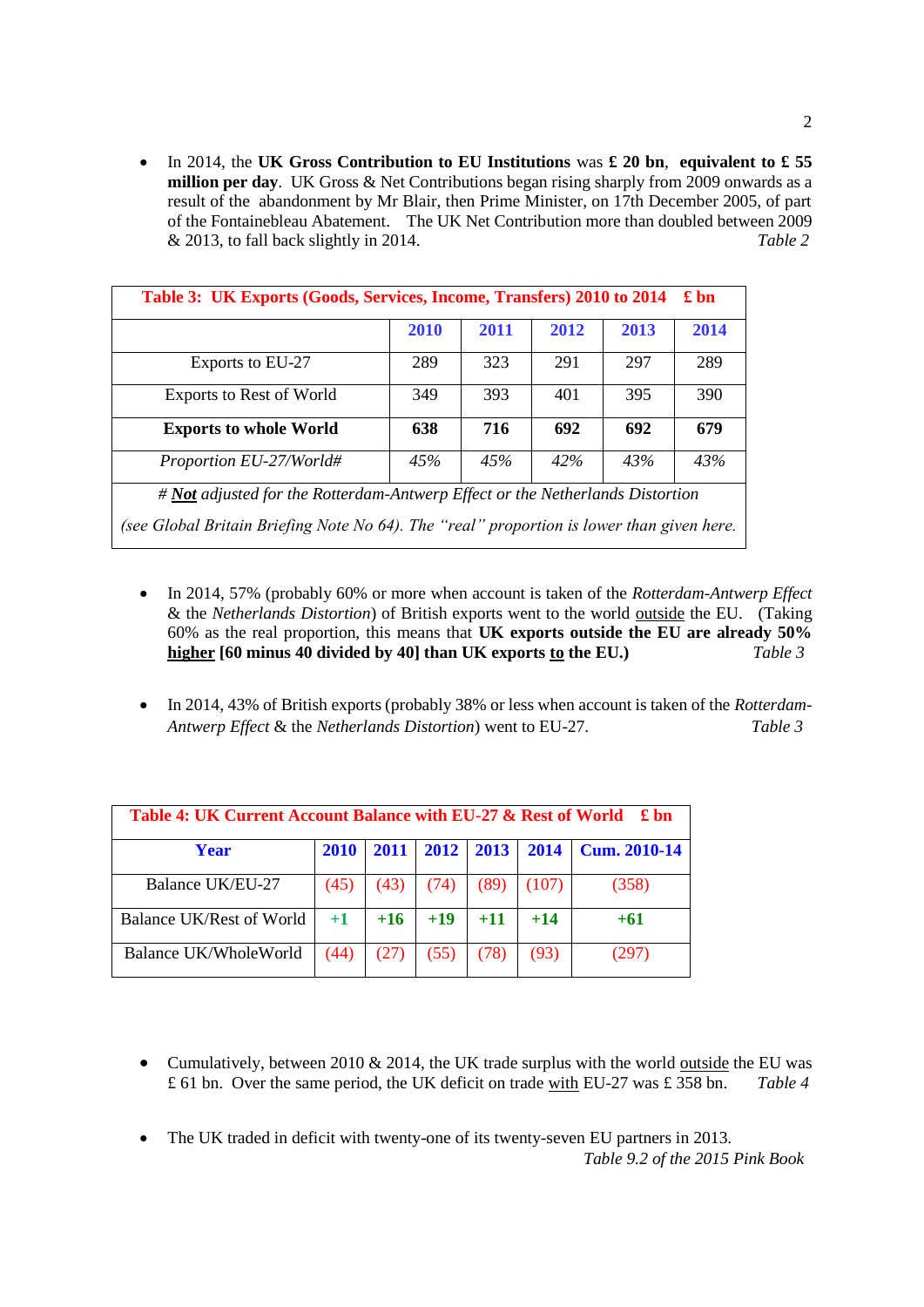- The UK has a structural surplus on its trade with the USA. In 2014 alone, the UK surplus with the USA was £ 26 billion. With Germany, the UK has a structural deficit. *Table 6*
- The UK has a structural surplus on its trade with Switzerland, Australia & South Korea.  *Table 6*

| Table 5: UK Current Account by category in 2014: £ bn |              |                 |                          |                  |              |
|-------------------------------------------------------|--------------|-----------------|--------------------------|------------------|--------------|
|                                                       | <b>Goods</b> | <b>Services</b> | <b>Income</b>            | <b>Transfers</b> | <b>Total</b> |
| <b>Exports:-</b>                                      |              |                 |                          |                  |              |
| <b>To EU-27</b>                                       | 148          | 81              | 52                       | 8                | 289          |
| To Rest of World                                      | 147          | 139             | 92                       | 11               | 390          |
| <b>Exports to World</b>                               | 295          | 220             | 144                      | 19               | 679          |
| <b>Exports to World by type as percentage</b>         | 43%          | 32%             | 21%                      | 3%               | 100%         |
|                                                       |              |                 |                          |                  |              |
| <b>Imports:-</b>                                      |              |                 |                          |                  |              |
| From EU-27                                            | 226          | 64              | 86                       | 19               | 396          |
| From Rest of World                                    | 193          | 67              | 92                       | 25               | 376          |
| <b>Imports from World</b>                             | 419          | 131             | 178                      | 44               | 772          |
| Imports from World by type as<br>percentage           | 54%          | 17%             | 23%                      | 6%               | 100%         |
|                                                       |              |                 |                          |                  |              |
| <b>Balances:-</b>                                     |              |                 |                          |                  |              |
| With EU-27                                            | (78)         | 17              | 34                       | (11)             | (107)        |
| With Rest of World                                    | (46)         | 72              | $\overline{\phantom{0}}$ | (14)             | 12           |
| <b>With World</b>                                     | (124)        | 89              | (34)                     | (25)             | (93)         |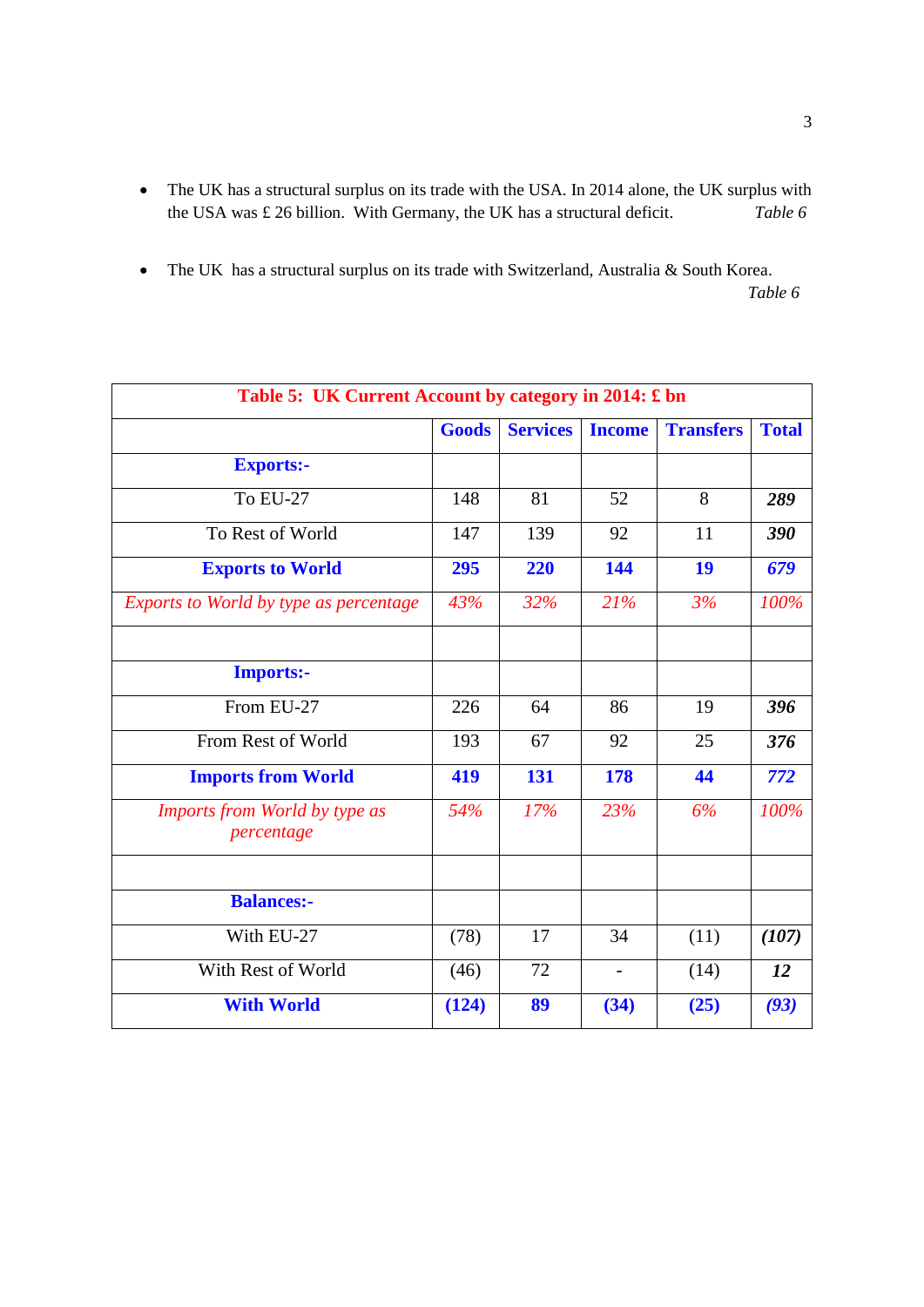| Table 6: Balances: Largest UK Surpluses & Deficits in 2014: £ bn |                |  |  |  |
|------------------------------------------------------------------|----------------|--|--|--|
| <b>USA</b>                                                       | 26             |  |  |  |
| Switzerland                                                      | 10             |  |  |  |
| Australia                                                        | 7              |  |  |  |
| South Korea                                                      | $\overline{4}$ |  |  |  |
| Ireland                                                          | $\overline{4}$ |  |  |  |
| Germany                                                          | 38             |  |  |  |
| $China + Hong Kong$                                              | 17             |  |  |  |
| Norway                                                           | 14             |  |  |  |
| Spain                                                            | 14             |  |  |  |
| <b>EU</b> Institutions                                           | 14             |  |  |  |
|                                                                  |                |  |  |  |

#### *Notes & Data Sources*

*The Pink Book 2015, 30th October 2015, [www.statistics.gov.uk](http://www.statistics.gov.uk/) > Economy > Balance of Payments > The Pink Book 2015 > "PinkBook2015detailedGeographicalData.pdf",* from which the statistical data summarised in this Briefing Note is extracted.

Payments to & from supra- & international organisations, & remittances by expatriates, which are included in "Transfers", are not strictly–speaking "Trade", but a large proportion of them are traderelated. HM Government itself justifies UK payments to the EU on the grounds (unsupported by any evidence) that *"the UK needs to be in the EU for trade".*

The data above is not adjusted for the Rotterdam-Antwerp Effect or the separate Netherlands Distortion *(*see *Global Britain Briefing Note No 64, "The Rotterdam-Antwerp Effect & the Netherlands Distortion" 7th January 2011).* The effect of these two statistical distortions is to significantly overstate (in the *Pink Book*) the value of UK exports to EU-27 , & to significantly understate the value of UK exports outside the EU.

*In the tables, brackets mean "minus".* 

*Due to rounding, columns & rows may not sum exactly.*